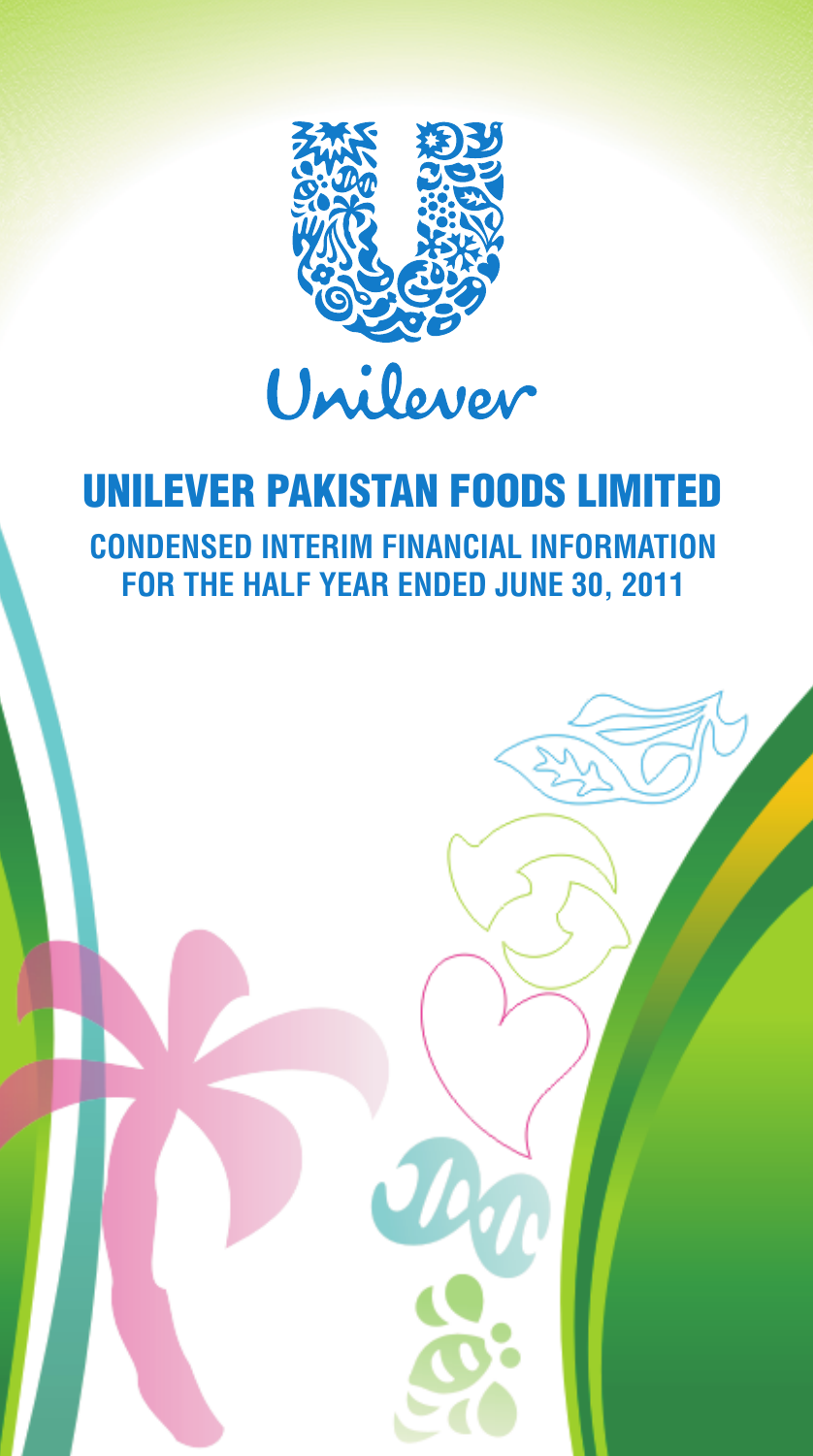# **COMPANY INFORMATION**

# **Board of Directors**

Mr. Ehsan A. Malik **Chairman**<br>Ms. Fariyha Subhani **Chief Executive** Ms. Fariyha Subhani Chief Executive Mr. Imran Husain Director / CFO Mian Zulfikar H. Mannoo Director Mian M. Adil Mannoo Director Mr. Kamal Monnoo Mr. Badaruddin F. Vellani **Director** Mr. M. Qaysar Alam Director Ms. Shazia Syed

### **Company Secretary**

Mr. Amar Naseer

### **Audit Committee**

Mian Zulfikar H. Mannoo Chairman Mian M. Adil Mannoo Mr. M. Qaysar Alam Member<br>Mr. Azhar Shahid Mr. Secretar

# **Auditors**

Messrs A.F.Ferguson & Co. Chartered Accountants State Life Building No. 1-C I.I. Chundrigar Road Karachi.

#### **Registered Office**

Avari Plaza Fatima Jinnah Road Karachi - 75530.

#### **Share Registration Office**

C/o Famco Associates (Pvt) Limited State Life Building No. 1-A I.I. Chundrigar Road Karachi.

#### **Website Address**

www.unileverpakistan.com.pk www.unileverpakistanfoods.com.pk

Secretary & Head of Internal Audit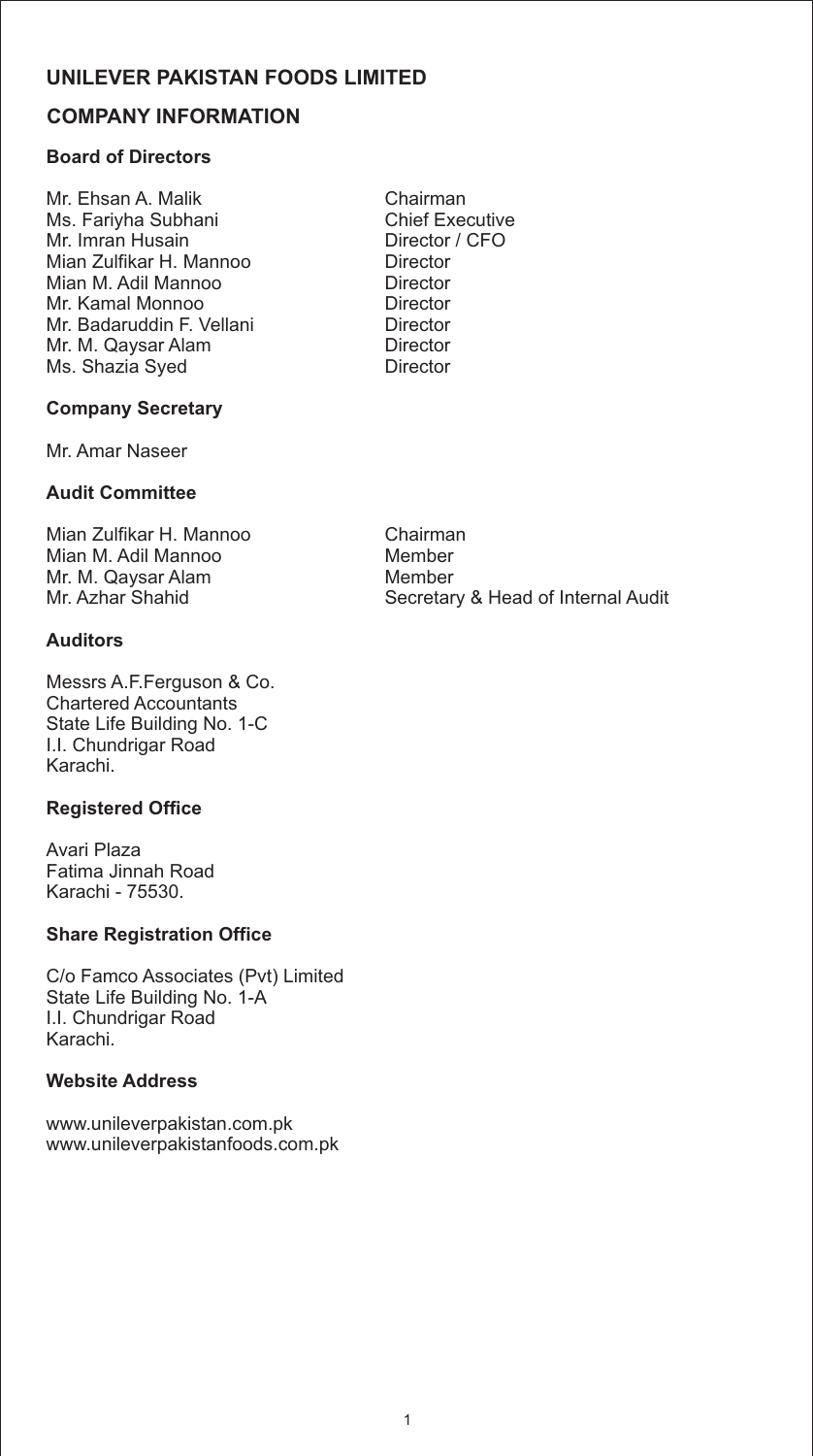# **Directors' Review**

On turnover growth of 24%, the Company delivered 66% higher profit, as follows:

| <b>Financial Results</b>          | Half year ended June 30 |           |              |
|-----------------------------------|-------------------------|-----------|--------------|
|                                   | 2011                    | 2010      | Increase $%$ |
| Net Sales (Rs. '000)              | 2.546.154               | 2.045.971 | 24%          |
| Profit before Taxation (Rs. '000) | 538,860                 | 330.311   | 63%          |
| Profit after Taxation (Rs. '000)  | 364.523                 | 219.783   | 66%          |
| Earnings per Share (Rs.)          | 59.20                   | 35.69     | 66%          |

Noodles continued to be the growth driver for Knorr with the successful launch of Soupy Noodles. Rafhan also grew impressively with strong performances from the corn oil and desserts portfolio. The 50 years celebration campaign further strengthened the brand equity of the desserts portfolio.

Profit after tax improved by 66% over corresponding period for 2010 on the back of healthy gross margins resulting from mix improvements as well as better absorption of distribution and other fixed expenses. EPS increased by PKR 23.5 over same period last year.

#### **Future Outlook**

High inflation, prevailing security conditions and power outages pose significant challenges to business. In this environment we remain committed to build strong brands which deliver exceptional value to all our stakeholders.

On behalf of the Board

August 11, 2011 **Chief Executive** 

Karachi **Fariyha Subhani**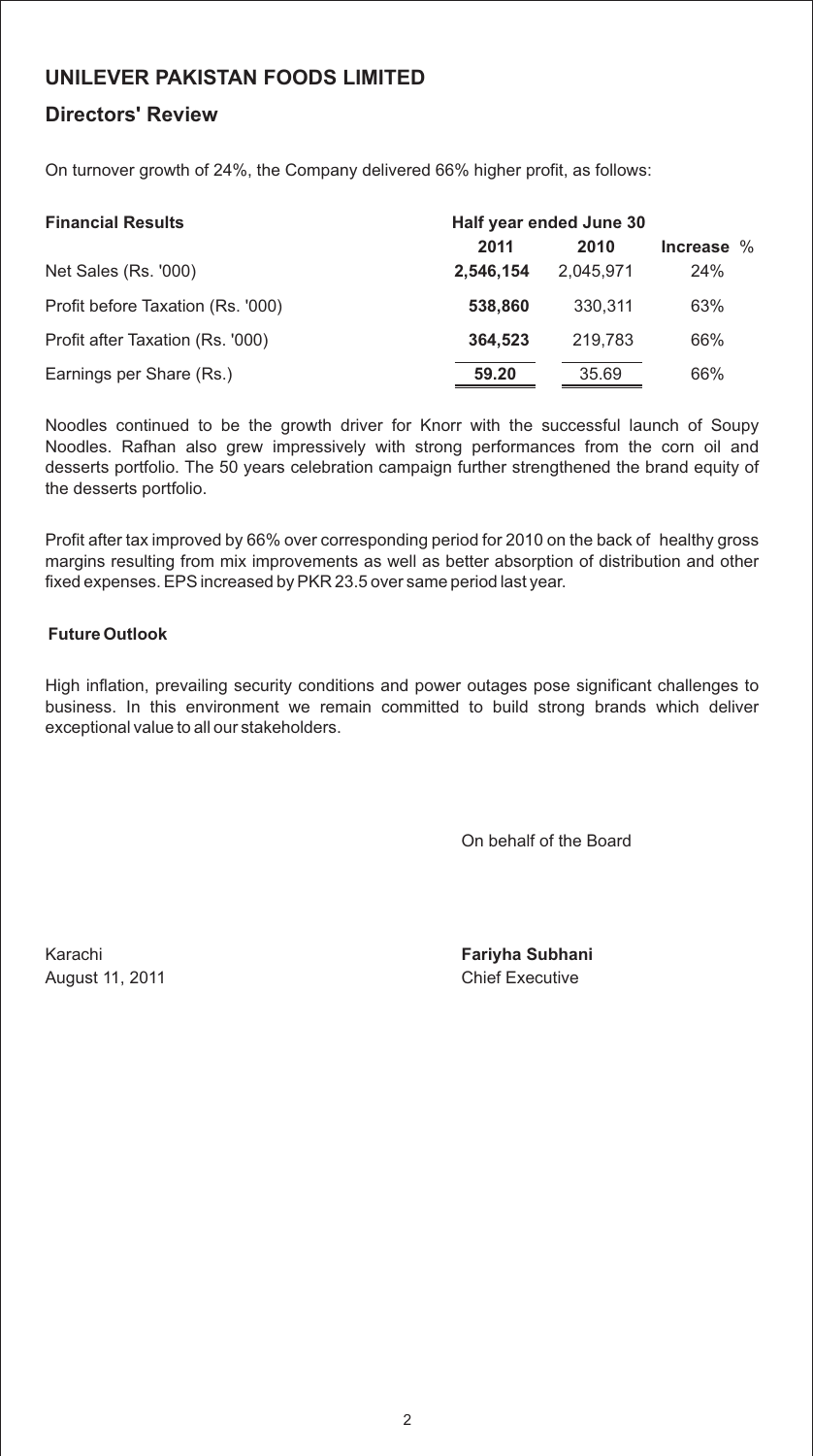# **AUDITORS' REPORT TO THE MEMBERS ON REVIEW OF INTERIM FINANCIAL INFORMATION**

#### **Introduction**

We have reviewed the accompanying condensed interim balance sheet of Unilever Pakistan Foods Limited as at June 30, 2011 and the related condensed interim profit and loss account, condensed interim cash flow statement and condensed interim statement of changes in equity together with the notes forming part thereof for the half year then ended (here-in-after referred to as the "interim financial information"). Management is responsible for the preparation and presentation of this interim financial information in accordance with approved accounting standards as applicable in Pakistan for interim financial reporting. Our responsibility is to express a conclusion on this interim financial information based on our review. The figures of the condensed interim profit and loss account for the quarters ended June 30, 2011 and 2010 have not been reviewed, as we are required to review only the cumulative figures for the half year ended June 30, 2011.

#### **Scope of Review**

We conducted our review in accordance with International Standard on Review Engagements 2410, "Review of Interim Financial Information Performed by the Independent Auditor of the Entity". A review of interim financial information consists of making inquiries, primarily of persons responsible for financial and accounting matters, and applying analytical and other review procedures. A review is substantially less in scope than an audit conducted in accordance with International Standards on Auditing and consequently does not enable us to obtain assurance that we would become aware of all significant matters that might be identified in an audit. Accordingly, we do not express an audit opinion.

#### **Conclusion**

Based on our review, nothing has come to our attention that causes us to believe that the accompanying interim financial information as of and for the half year ended June 30, 2011 is not prepared, in all material respects, in accordance with approved accounting standards as applicable in Pakistan for interim financial reporting.

A.F. Ferguson & Co. Chartered Accountants

Karachi Dated: August 11, 2011 Name of the engagement partner: Ali Muhammad Mesia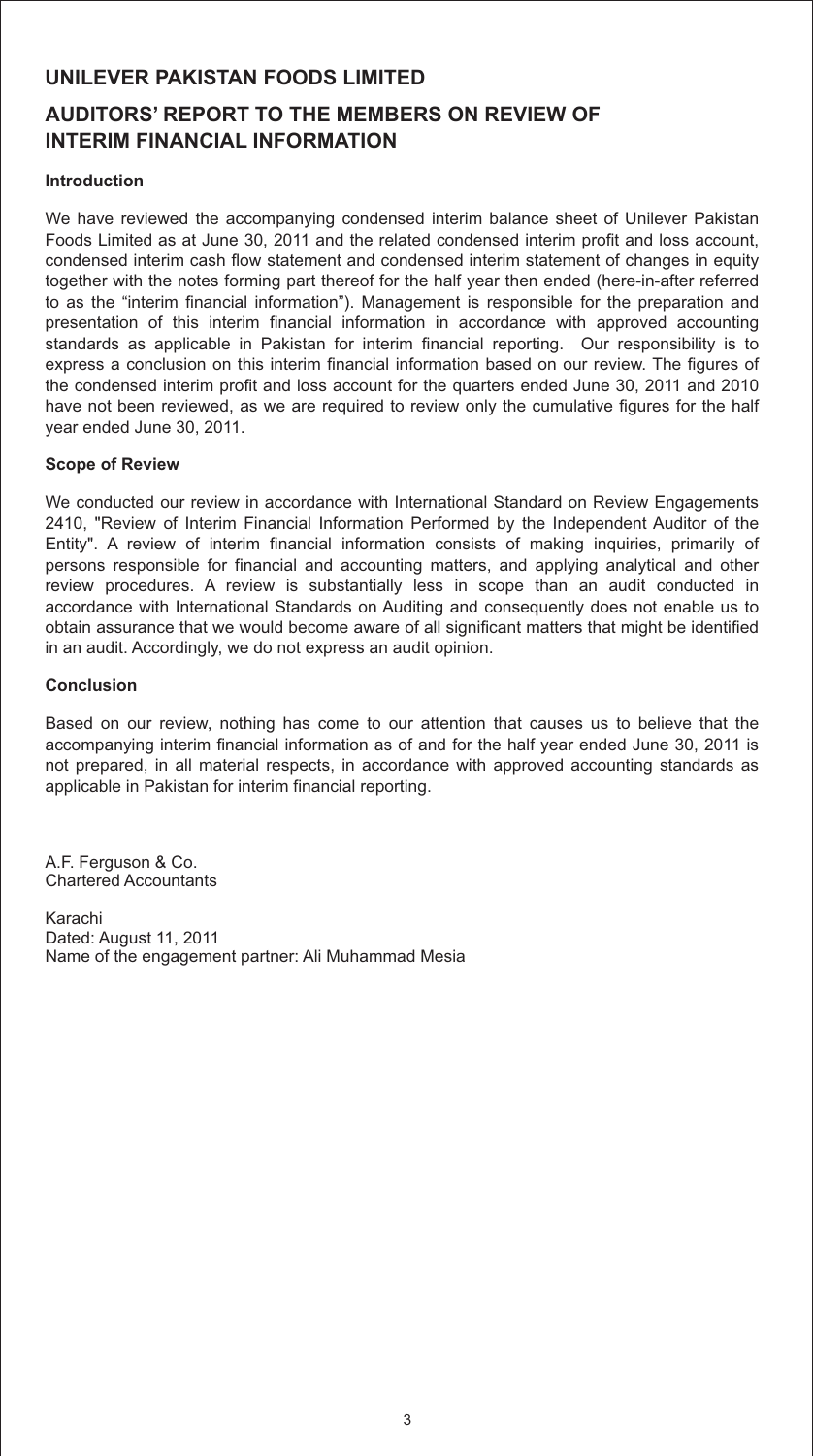# **UNILEVER PAKISTAN FOODS LIMITED CONDENSED INTERIM BALANCE SHEET AS AT JUNE 30, 2011**

|                                           |      | <b>Unaudited</b>       | Audited      |
|-------------------------------------------|------|------------------------|--------------|
|                                           |      | <b>June 30,</b>        | December 31, |
|                                           | Note | 2011                   | 2010         |
|                                           |      | (Rupees in thousand)   |              |
| <b>ASSETS</b>                             |      |                        |              |
| <b>Non-current assets</b>                 |      |                        |              |
| Property, plant and equipment             | 2    | 312,364                | 300,726      |
| Intangible assets                         |      | 81,637                 | 81,637       |
| Long term loans                           |      | 4,179                  | 2,157        |
| Long term prepayment                      |      | 7,598                  | 128          |
|                                           |      | 405,778                | 384,648      |
| <b>Current assets</b>                     |      |                        |              |
| Stores and spares                         |      | 22,787                 | 17,458       |
| Stock in trade                            |      | 598,577                | 358,094      |
| <b>Trade debts</b>                        |      | 110,302                | 96,606       |
| Loans and advances                        |      | 19,292                 | 14,709       |
| Trade deposits and short term prepayments |      | 33,470                 | 20,230       |
| Other receivables                         |      | 4,219                  | 9,638        |
| Taxation - payments less provision        |      | 54,643                 | 107,654      |
| Cash and bank balances                    |      | 381,124                | 80,436       |
|                                           |      | 1,224,414              | 704,825      |
| <b>Total assets</b>                       |      | 1,630,192              | 1,089,473    |
| <b>EQUITY AND LIABILITIES</b>             |      |                        |              |
| <b>Capital and reserves</b>               |      |                        |              |
| Share capital                             |      | 61,576                 | 61,576       |
| Reserves                                  |      | 485,668                | 342,819      |
|                                           |      | 547,244                | 404,395      |
| <b>LIABILITIES</b>                        |      |                        |              |
| <b>Non-current liabilities</b>            |      |                        |              |
| Retirement benefits - obligations         |      | 17,843                 | 8,939        |
| Deferred taxation                         |      | 28,587                 | 29,243       |
| <b>Current liabilities</b>                |      |                        |              |
| Trade and other payables                  |      | 935,353                | 433,047      |
| Provision                                 |      | 5,460                  | 10,000       |
| Accrued interest / mark-up                |      | 201                    | 2,020        |
| Sales tax payable                         |      | 57,607                 | 31,625       |
| Short term borrowings                     |      | 37,897                 | 170,204      |
| <b>Total liabilities</b>                  |      | 1,036,518<br>1,082,948 | 646,896      |
|                                           |      |                        | 685,078      |
| <b>Contingencies and commitments</b>      | 3    |                        |              |
| <b>Total equity and liabilities</b>       |      | 1,630,192              | 1,089,473    |

The annexed notes 1 to 7 form an integral part of this condensed interim financial information.

-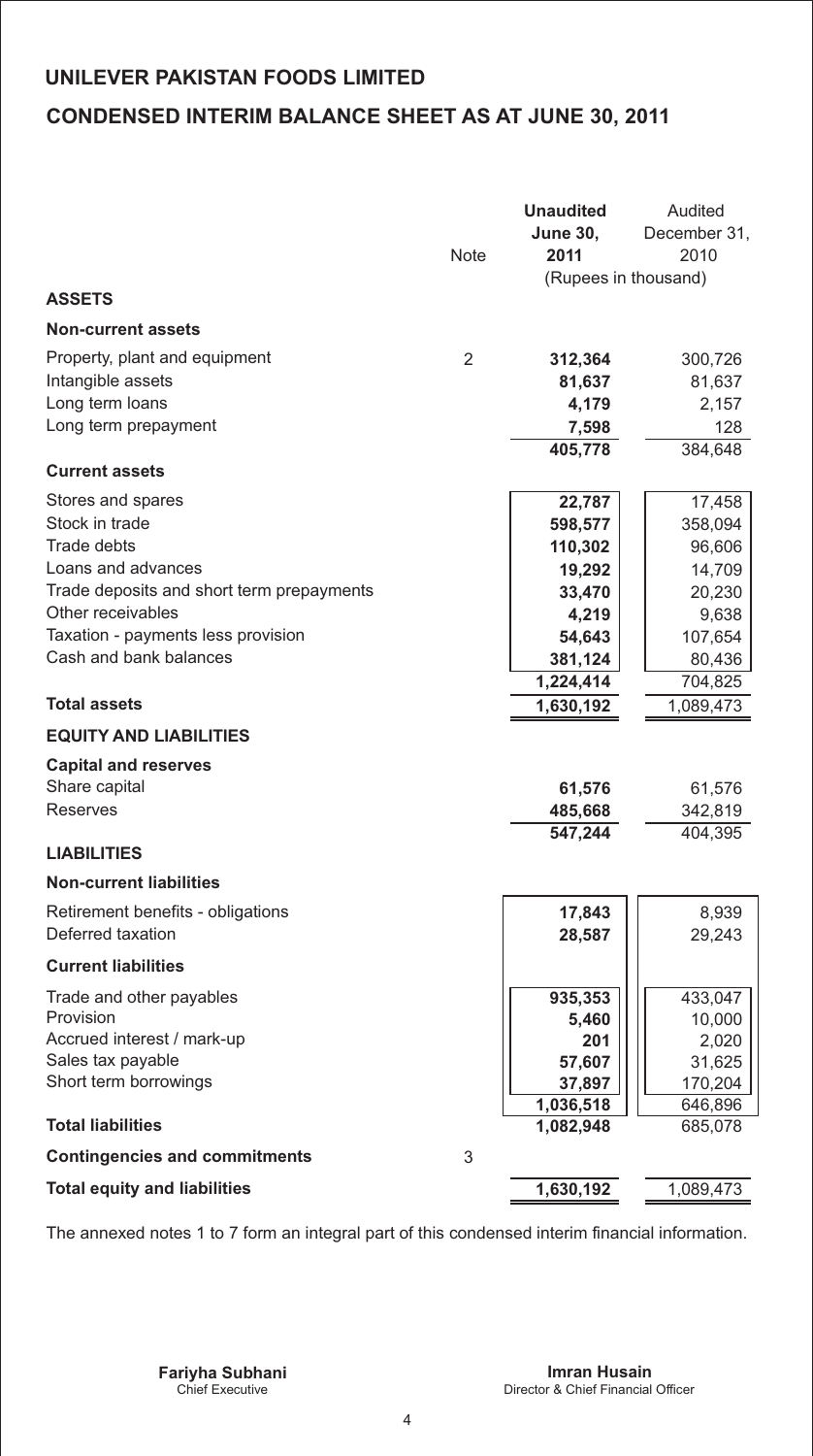# **CONDENSED INTERIM PROFIT AND LOSS ACCOUNT FOR THE HALF YEAR ENDED JUNE 30, 2011 - UNAUDITED**

|                             | <b>QUARTER ENDED</b>    |                             | <b>HALF YEAR ENDED</b> |                        |
|-----------------------------|-------------------------|-----------------------------|------------------------|------------------------|
|                             | <b>June 30,</b><br>2011 | <b>June 30,</b><br>June 30, |                        | <b>June 30.</b>        |
|                             |                         | 2010                        | 2011                   | 2010                   |
|                             |                         |                             | (Rupees in thousand) - |                        |
| <b>Sales</b>                | 1,415,901               | 1,096,660                   | 2,546,154              | 2,045,971              |
| Cost of sales               | (852, 248)              | (640, 378)                  | (1,522,222)            | (1,226,742)            |
| Gross profit                | 563,653                 | 456,282                     | 1,023,932              | 819,229                |
| Distribution cost           | (204, 637)              | (258, 931)                  | (395, 288)             | (448, 953)             |
| Administrative expenses     | (36, 172)               | (8,085)                     | (73,009)               | (17, 664)              |
| Other operating expenses    | (25, 209)               | (12, 431)                   | (42,098)               | (24, 862)              |
| Other operating income      | 19,413                  | 5,883                       | 34,969                 | 9,311                  |
|                             | 317,048                 | 182,718                     | 548,506                | 337,061                |
| Restructuring cost          |                         |                             | (5,000)                |                        |
| Profit from operations      | 317,048                 | 182,718                     | 543,506                | 337,061                |
| Finance cost                | (2, 360)                | (3,718)                     | (4,646)                | (6, 750)               |
| Profit before taxation      | 314,688                 | 179,000                     | 538,860                | 330,311                |
| <b>Taxation</b>             |                         |                             |                        |                        |
| - current                   | (101, 467)              | (64, 620)                   | (174, 994)             | (104, 195)             |
| - deferred                  | 6,245<br>(95, 222)      | 7,542<br>(57,078)           | 657<br>(174, 337)      | (6, 333)<br>(110, 528) |
|                             |                         |                             |                        |                        |
| Profit after taxation       | 219,466                 | 121,922                     | 364,523                | 219,783                |
| Earnings per share - Rupees | 35.64                   | 19.80                       | 59.20                  | 35.69                  |

The annexed notes 1 to 7 form an integral part of this condensed interim financial information.

**Fariyha Subhani**<br>Chief Executive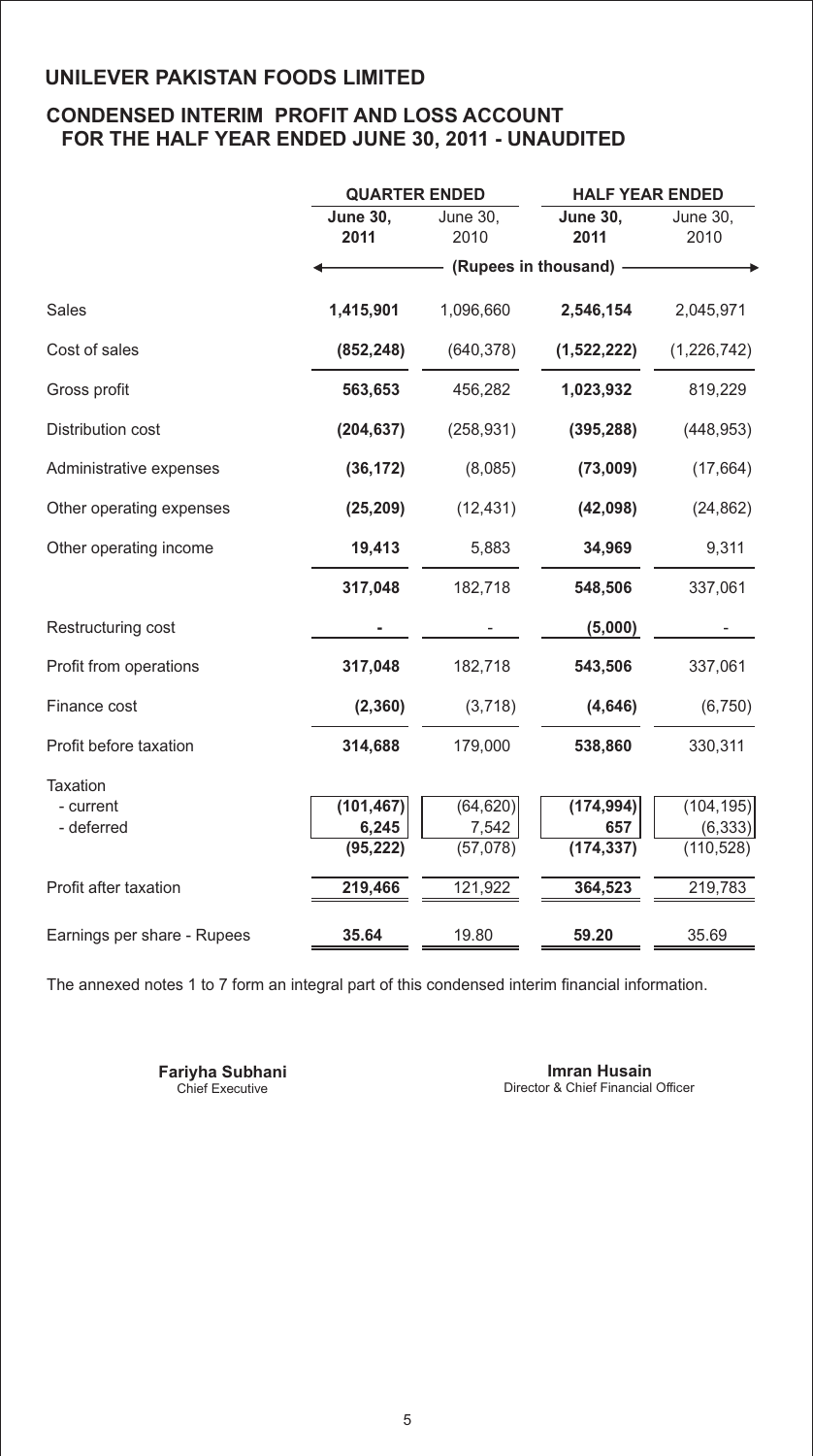# **CONDENSED INTERIM CASH FLOW STATEMENT FOR THE HALF YEAR ENDED JUNE 30, 2011 - UNAUDITED**

|                                                          | <b>Note</b> | <b>June 30,</b><br>2011 | June 30,<br>2010 |
|----------------------------------------------------------|-------------|-------------------------|------------------|
|                                                          |             | (Rupees in thousand)    |                  |
| <b>CASH FLOWS FROM OPERATING ACTIVITIES</b>              |             |                         |                  |
| Cash generated from operations                           |             | 822,972                 | 268,320          |
| Finance cost paid                                        |             | (6, 465)                | (5,603)          |
| Income tax paid                                          |             | (121, 982)              | (99, 913)        |
| (Increase) / Decrease in long term loans                 |             | (2,022)                 | 626              |
| (Increase) / Decrease in long term prepayment            |             | (7, 470)                | 355              |
| Net cash from operating activities                       |             | 685,033                 | 163.785          |
| <b>CASH FLOWS FROM INVESTING ACTIVITIES</b>              |             |                         |                  |
| Purchase of property, plant and equipment                |             | (34, 213)               | (16, 916)        |
| Sale proceeds of property, plant and equipment           |             | 3,384                   | 2,389            |
| Return received on savings accounts                      |             | 10                      | 16               |
| Net cash used in investing activities                    |             | (30, 819)               | (14, 511)        |
| <b>CASH FLOW USED IN FINANCING ACTIVITY</b>              |             |                         |                  |
| Dividend paid                                            |             | (221, 219)              | (86, 112)        |
| Net increase in cash and cash equivalents                |             | 432,995                 | 63,162           |
| Cash and cash equivalents at the beginning of the period |             | (89, 768)               | (108, 079)       |
| Cash and cash equivalents at the end of the period       | 4           | 343,227                 | (44,917)         |

The annexed notes 1 to 7 form an integral part of this condensed interim financial information.

**Fariyha Subhani**<br>Chief Executive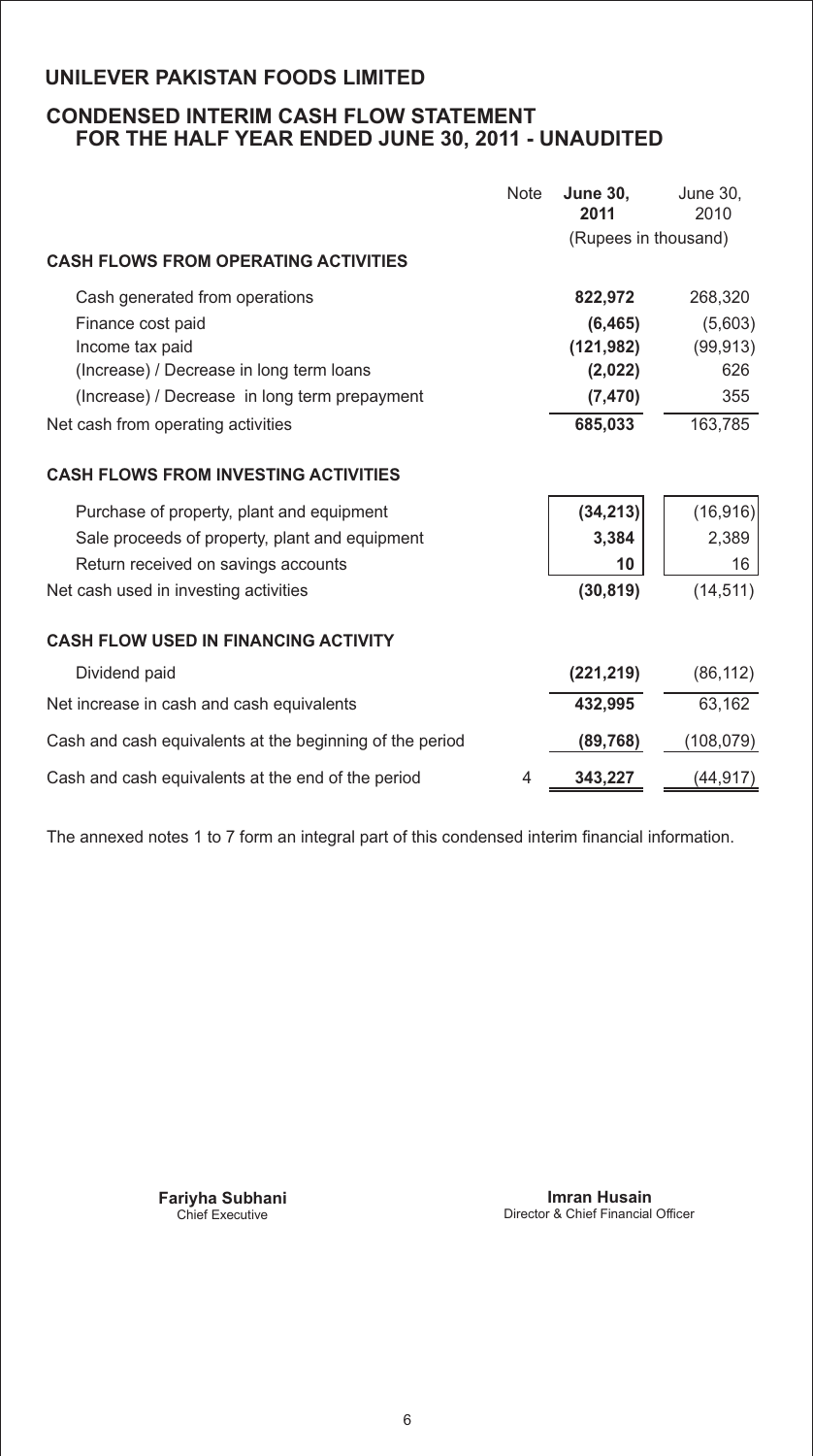# **CONDENSED INTERIM STATEMENT OF CHANGES IN EQUITY FOR THE HALF YEAR ENDED JUNE 30, 2011 - UNAUDITED**

|                                                                              | <b>SHARE</b>   |                         |                | <b>RESERVES</b>      |                                         |              | <b>TOTAL</b> |
|------------------------------------------------------------------------------|----------------|-------------------------|----------------|----------------------|-----------------------------------------|--------------|--------------|
|                                                                              | <b>CAPITAL</b> | <b>CAPITAL</b>          |                |                      | <b>REVENUE</b>                          | <b>SUB</b>   |              |
|                                                                              |                | <b>Share</b><br>Premium | <b>Special</b> |                      | General Unappropriated<br><b>Profit</b> | <b>TOTAL</b> |              |
|                                                                              |                |                         |                | (Rupees in thousand) |                                         |              |              |
| Balance as at January 1, 2010                                                | 61,576         | 24,630                  | 628            | 138                  | 181,684                                 | 207,080      | 268,656      |
| Final dividend for the year ended<br>December 31, 2009 @ Rs. 14<br>per share |                |                         |                |                      | (86, 207)                               | (86, 207)    | (86, 207)    |
| Profit after taxation for the half year<br>ended June 30, 2010               |                |                         |                |                      | 219,783                                 | 219,783      | 219,783      |
| Balance as at June 30, 2010                                                  | 61,576         | 24,630                  | 628            | 138                  | 315,260                                 | 340,656      | 402,232      |
| Balance as at January 1, 2011                                                | 61,576         | 24,630                  | 628            | 138                  | 317,423                                 | 342,819      | 404,395      |
| Final dividend for the year ended<br>December 31, 2010 @ Rs. 36<br>per share |                |                         |                |                      | (221, 674)                              | (221, 674)   | (221, 674)   |
| Profit after taxation for the half year<br>ended June 30, 2011               |                |                         |                |                      | 364,523                                 | 364,523      | 364,523      |
| Balance as at June 30, 2011                                                  | 61,576         | 24,630                  | 628            | 138                  | 460,272                                 | 485,668      | 547,244      |

The annexed notes 1 to 7 form an integral part of this condensed interim financial information.

**Fariyha Subhani**<br>Chief Executive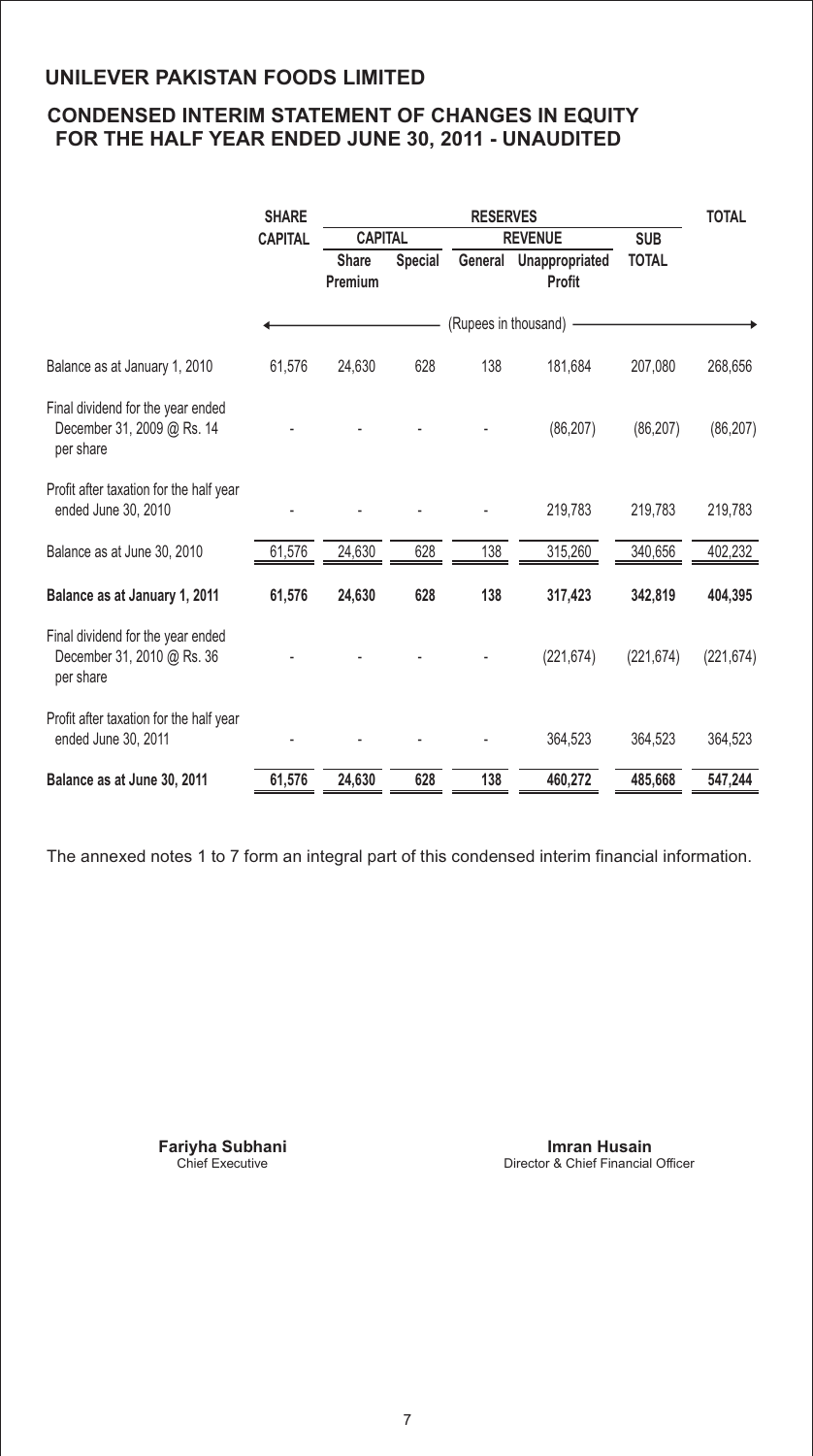# **SELECTED NOTES TO AND FORMING PART OF THE CONDENSED INTERIM FINANCIAL INFORMATION FOR THE HALF YEAR ENDED JUNE 30, 2011 - UNAUDITED**

#### **1. BASIS OF PREPARATION**

This condensed interim financial information of Unilever Pakistan Foods Limited for the half year ended June 30, 2011 has been prepared in accordance with the requirements of the International Accounting Standard 34, "Interim Financial Reporting" and provisions of and directives issued under the Companies Ordinance, 1984. In case where requirements differ, the provisions of or directives issued under the Companies Ordinance, 1984 have been followed. This condensed interim financial information is being submitted to the shareholders as required under Section 245 of the Companies Ordinance, 1984 and the Listing Regulations of Karachi and Lahore Stock Exchanges.

The accounting policies and the methods of computation adopted in the preparation of this condensed interim financial information are the same as those applied in the preparation of the financial statements of the Company for the year ended December 31, 2010.

|    |                                      |                 | (Audited)            |
|----|--------------------------------------|-----------------|----------------------|
|    |                                      | <b>June 30,</b> | December 31,         |
|    |                                      | 2011            | 2010                 |
|    |                                      |                 | (Rupees in thousand) |
| 2. | <b>PROPERTY, PLANT AND EQUIPMENT</b> |                 |                      |
|    | Operating assets - at net book value | 284.996         | 297.151              |
|    | Capital work in progress - at cost   | 27,368          | 3.575                |
|    |                                      | 312,364         | 300,726              |

#### **2.1** Additions and disposals of operating assets during the period are as follows:

|                            | <b>Additions</b><br>(at cost) |                  |                       | <b>Disposals</b><br>(at net book value) |
|----------------------------|-------------------------------|------------------|-----------------------|-----------------------------------------|
|                            | <b>June 30,</b><br>2011       | June 30,<br>2010 |                       | June 30,<br>2010                        |
|                            |                               |                  | (Rupees in thousand)- |                                         |
| Building on freehold land  | 705                           |                  |                       |                                         |
| Plant and machinery        | 8,215                         |                  |                       |                                         |
| Electrical, mechanical and |                               |                  |                       |                                         |
| offce equipment            | 1,500                         | 16.006           |                       |                                         |
| Motor vehicles             | ۰                             |                  | 2,355                 | 276                                     |
|                            | 10.420                        | 16.006           | 2.355                 | 276                                     |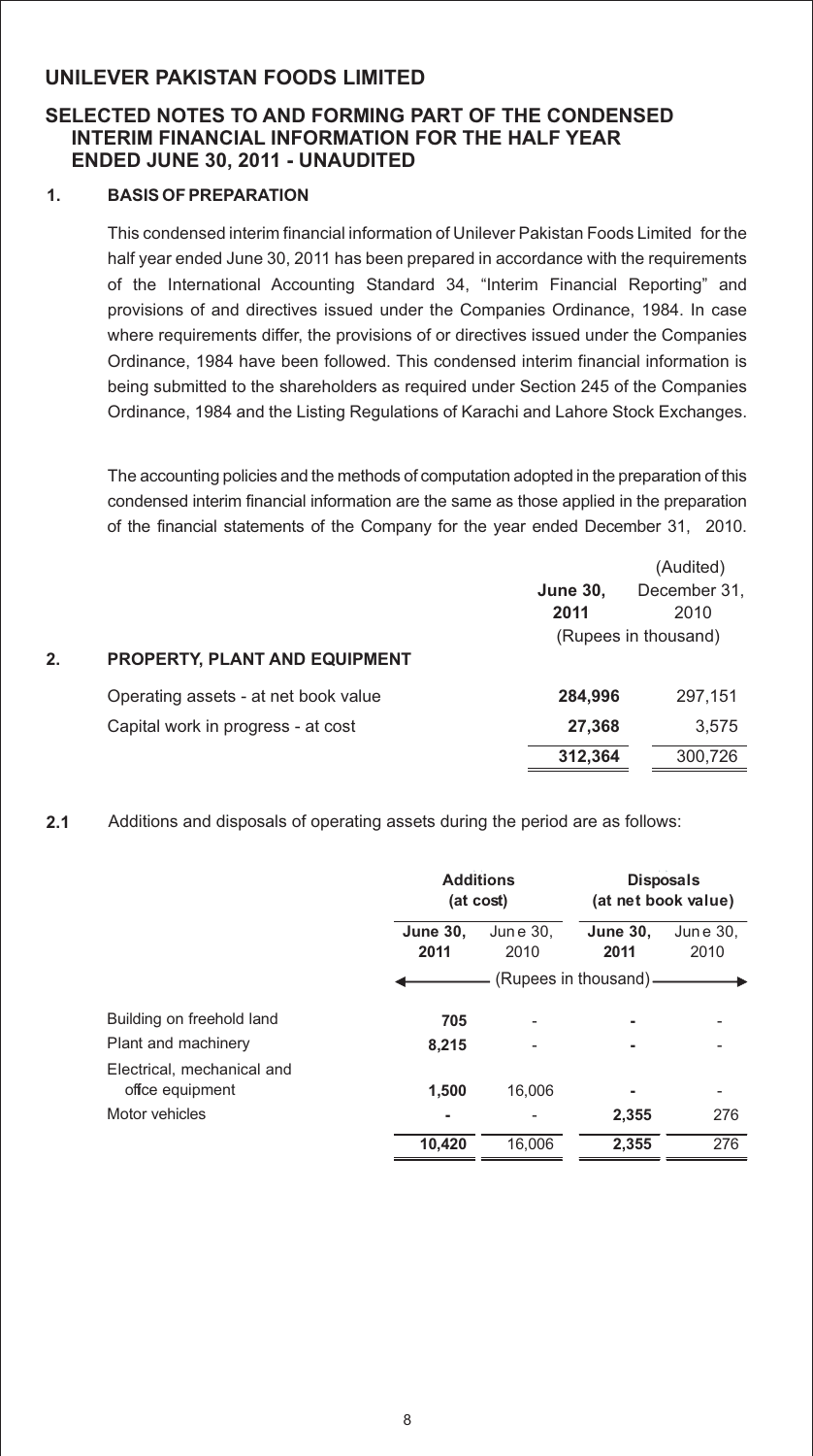#### **3. CONTINGENCIES AND COMMITMENTS**

#### **3.1 CONTINGENCIES**

During the year, the Deputy Comissioner Inland Revenue while rectifying the assessments of the tax years 2009 and 2010 disallowed tax payments of Rs. 27.16 million and Rs. 8.57 million for the tax years 2009 and 2010 respectively. The Company has filed appeals against the orders before the Commissioner Inland Revenue (Appeals).

The Company is hopeful that the ultimate decision will be in favour of the Company.

#### **3.2 COMMITMENTS**

Aggregate commitments for capital expenditure outstanding as at June 30, 2011 amounted to Rs 262.9 million (December 31, 2010: Nil).

|    |                                  | <b>June 30,</b>      | June 30,  |
|----|----------------------------------|----------------------|-----------|
|    |                                  | 2011                 | 2010      |
| 4. | <b>CASH AND CASH EQUIVALENTS</b> | (Rupees in thousand) |           |
|    | Cash and bank balances           | 381.124              | 58.335    |
|    | Short term borrowings            | (37, 897)            | (103,252) |
|    |                                  | 343.227              | (44.917)  |

#### **5. RELATED PARTY TRANSACTIONS**

Significant related party transactions during the period are as follows:

|      | <b>Relationship with</b><br>the company | <b>Nature of transactions</b>                       | <b>June 30,</b><br>2011 | June 30,<br>2010 |
|------|-----------------------------------------|-----------------------------------------------------|-------------------------|------------------|
|      |                                         |                                                     | (Rupees in thousand)    |                  |
| i)   | Ultimate parent<br>company              | Technology fee                                      | 20,670                  | 16,441           |
| ii)  | Holding company Royalty                 |                                                     | 18,825                  | 15,508           |
| iii) | Other related                           |                                                     |                         |                  |
|      | parties                                 | Purchase of goods                                   | 627,138                 | 506,131          |
|      |                                         | Sale of goods                                       | 31,177                  | 14,884           |
|      |                                         | Reimbursement of expenses<br>to related party       |                         | 58,796           |
|      |                                         | Recovery of expenses<br>from related party          |                         | 26,888           |
|      |                                         | Fee for receiving of services<br>from related party | 106,358                 | 7,230            |
|      |                                         | Fee for providing of services<br>to related party   | 30,758                  |                  |
| iv)  | Key management<br>personnel             | Salaries and other short term<br>employee benefits  | 1,835                   | 2,445            |